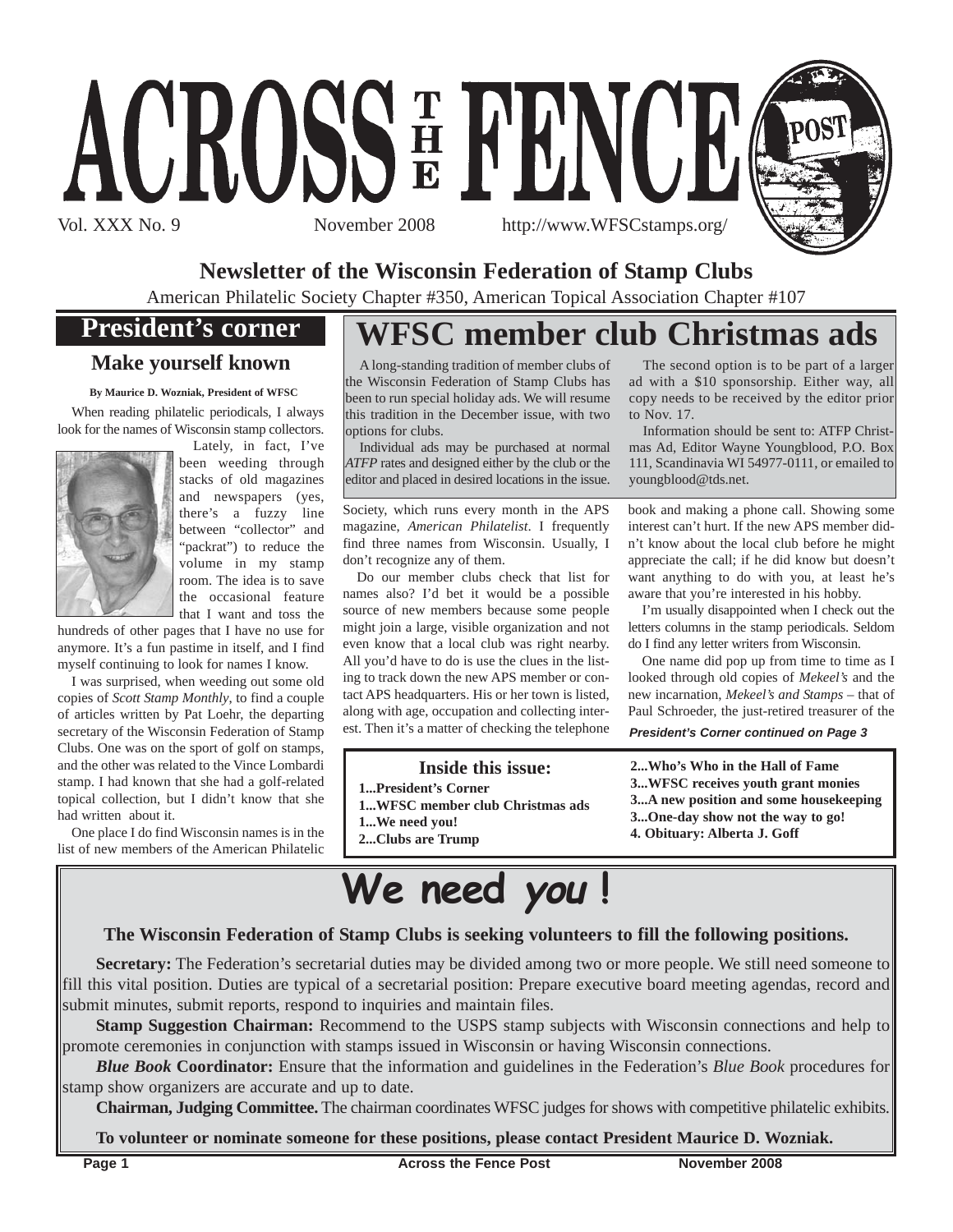## **Clubs are Trump**

#### **By Maurice D. Wozniak, President of WFSC**

Publishing in your club bulletin a complete schedule of programs for the year is a good idea on more than one count. The **Oshkosh Philatelic Society** and the **Kenosha Stamp and Cover Club** did that this fall, for example.

First of all, such a list lets your club members know what's on tap. It shows that the club officers are planning, not just sitting around. It reveals to all any holes you might have – planned or unplanned – in your program schedule. Others who might see the schedule might decide to drop by for a topic that might appeal to them. It allows club members an opportunity to prepare something if their participation is sought.

The Oshkosh schedule, incidentally, is especially impressive – 19 programs from September 2008 to June 2009, mostly with club members presenting programs. First on tap was a talk on forgeries.

The Kenosha schedule relies mostly on slide shows from the American Philatelic Society, a good source for interesting, visual topics designed to hold a viewer's attention. The club's first program was a show-and-tell event, "What I Did (with Stamps) This Summer."

#### **\* \* \***

#### **Program ideas**

"Once a collector, always a collector," Bob Mather noted as he prepared a talk for the **American Topical Association Chapter 5** chapter, Waukesha. He explained that he collects dirt samples from his travels, and he said it's more bulky than his stamp collection. He also asked club members to bring examples from any secondary collections they might have.

#### **\* \* \***

#### **What others are doing**

Fred McBeth, secretary of the **Kenosha Stamp and Cover Club**, has been named Jack Larsen Memorial Member of the Year for the club.

"If you see Pastor Steve Cowens of Our Savior's Lutheran Church, be sure and thank him for making his meeting room available to our stamp club as we were temporarily dislocated from the First Lutheran Church due to their summer vacation Bible school activities," Jim Stearns, bulletin editor for the **Northwoods Philatelic Society**, Iron Mountain, Mich., noted. Everybody knows it's a good idea to spread around the thanks, but it doesn't hurt to remind folks now and then.

The newsletter editor for the **Northwoods Stamp and Coin Club**, Rhinelander, grumped, "It's hard to believe that politics could play a role in stamp issue." The issue at hand is whether the Postal Service will issue a stamp for the 100th anniversary of the Boy Scouts of America. It's good to keep these things in club members' minds and maybe get some action to boot!

Tim Wait, editor of the **Rockford (Ill.) Stamp Club** newsletter, *Stamp Notes*, observed, "Think about all the trivia knowledge you have recorded in your brain. Do you ever watch a game show on TV and say, 'I know that answer, from collecting stamps?' I know I do!"

John Fisher, a member of the **Milwaukee Philatelic Society**, began collecting when he was 7 or 8 years old and found an old stamp album, Carol Schutta noted in the *Milwaukee Philatelist* newsletter. He continued collecting through high school and into college, and when his sister spent a year in Spain she sent him stamps and got him interested in the Spanish civil war of the 1930s. Brief items on club members can stir up a lot of interest.

#### **\*\*\***

*Information for "Clubs Are Trump" is gathered from club newsletters. Please send newsletters to Maurice D. Wozniak, 1010 Berlin St., Waupaca WI 54981.*

### **WHO'S WHO IN THE HALL OF FAME**

The Wisconsin Philatelic Hall of Fame was established to recognize prominent Wisconsin philatelists for contributions to the hobby in the state of Wisconsin and beyond.

This series of short columns will familiarize *Across the Fence Post* readers with some of the individuals who have been inducted into the Hall of Fame since 1976, as well as some of the interesting details about them.

Which individual most closely matches the following statements? The correct answer appears elsewhere in this issue of *ATFP*:

This month's HOF member was WFSC president going back to the 1961-62 term and again for the 1971-72 term. This member also is a coin collector and a coin dealer.

- **(a)** Vern Witt
- **(b)** Henry J. Schmidt
- **(c)** Frank Moertl
- **(d)** Tom Sanford

## **Wisconsin Federation of Stamp Clubs officers** *Across the Fence Post* is the official publication of

PRESIDENT Maurice D. Wozniak

1010 Berlin St. Waupaca, WI 54981 715-258-2025 mwoz@live.com

#### VICE PRESIDENT Jim Stollenwerk

1020 Hazelwood Court West Bend WI, 53095 Home: 262-306-0829 Cell: 262-305-1483 JSASTOLLEN@charter.net

#### **SECRETARY**

Pat Loehr 2603 Wauwatosa Ave, Apt. 2 Wauwatosa, WI 53213 (414)476-0530

#### TREASURER

Charles H. Green 5199 Bittersweet Lane Oshkosh WI 54901-9753 (920) 426-1066 bgreen9001@yahoo

#### VP YOUTH DIVISION MaryAnn Bowman P.O. Box 1451

Waukesha, WI 53187

#### NE REGION VP

#### Al Marcus (maram@tds.net) Green Bay Phil. Soc. Northwoods Phil. Soc. (Iron

Mountain) Outagamie Phil. Soc. Wisc. Postal Hist. Soc.

#### EAST CENT. REGION VP Vern Witt

Fond du Lac Stamp Club Kettle Moraine Coin & Stamp Club Manitowoc Phil. Soc. Oshkosh Phil. Soc. Sheboygan Stamp Club

#### SW REGION VP

Valerie Cook Badger Stamp Club Baraboo Stamp Club Janesville Stamp Club Monroe Stamp & Postcard Club Rockford Stamp Club

#### SOUTH CENTRAL REGION VP Art Gaffney

stehlee@aol.com Waukesha County Phil. Soc.

#### SE REGION VP Art Schmitz pescador@milwpc.com

Am. Top. Assn. (Chap. 5) Belle City Stamp Club Kenosha Stamp & Cover Club North Shore Phil. Soc. (Milw.) Northwestern Mutual Stamp Club Polish American Stamp Club Wauwatosa Phil. Soc.

#### Art Petri

- American Air Mail Soc. (Billy Mitchell Chapter)
- Germany Phil. Soc. (Chap. 18)
	- Italian American Stamp Club Milwaukee Phil Soc.

#### CENTRAL REGION VP Gregg Greenwald

- bluebird@tznet.com Central Wisc. Stamp Club Chippewa Valley Stamp Club Northwoods Stamp & Coin
- Club (Rhinelander) Wisconsin Valley Phil. Soc.

the Wisconsin Federation of Stamp Clubs, Inc., a 501c3 non-profit organization. WFSC also is a life member of the APS (since 1953). For more information about WFSC, please contact the Central Office.

AFTP is published monthly September through April, and every other month May through August (10 issues per year). News of Wisconsin collectors, club news and gratis original philatelic features are welcomed. The editor accepts submissions in any format, but prefers email if possible. Editor reserves the right to make editorial changes to submitted copy.

Material appearing in AFTP not carrying an individual copyright notice may be reproduced only by not-for-profit organizations, provided the author(s) and AFTP receive credit or attribution. All materials carrying an individual copyright notice are the sole property of the author(s).

Unless explicitly stated by an officer in conjunction with official WFSC business, opinions expressed by the editor or individual authors are not necessarily endorsed by the WFSC.

Submission deadlines for editorial and avertising materials are for the 1st of the month preceding month of publication (i.e. Jan. 1 for Feb. issue).

All show calendar information, along with all other editorial matter and listings, should be sent to: Wayne L. Youngblood, Editor ATFP, P.O. Box 111, Scandinavia WI 54977-0111. (youngblood@tds.net) phone: 715-467-4416.

Advertising material and payment should be sent to Dave Carney, Advertising Manager, AFTP, P.O. Box 55, Kimberly, WI 54136-0055. (dcarneyl@new.rr.com) phone: 920-687-9077. For a complete list of advertising rates and policies (display, classified and listings), request a copy from the advertising manager.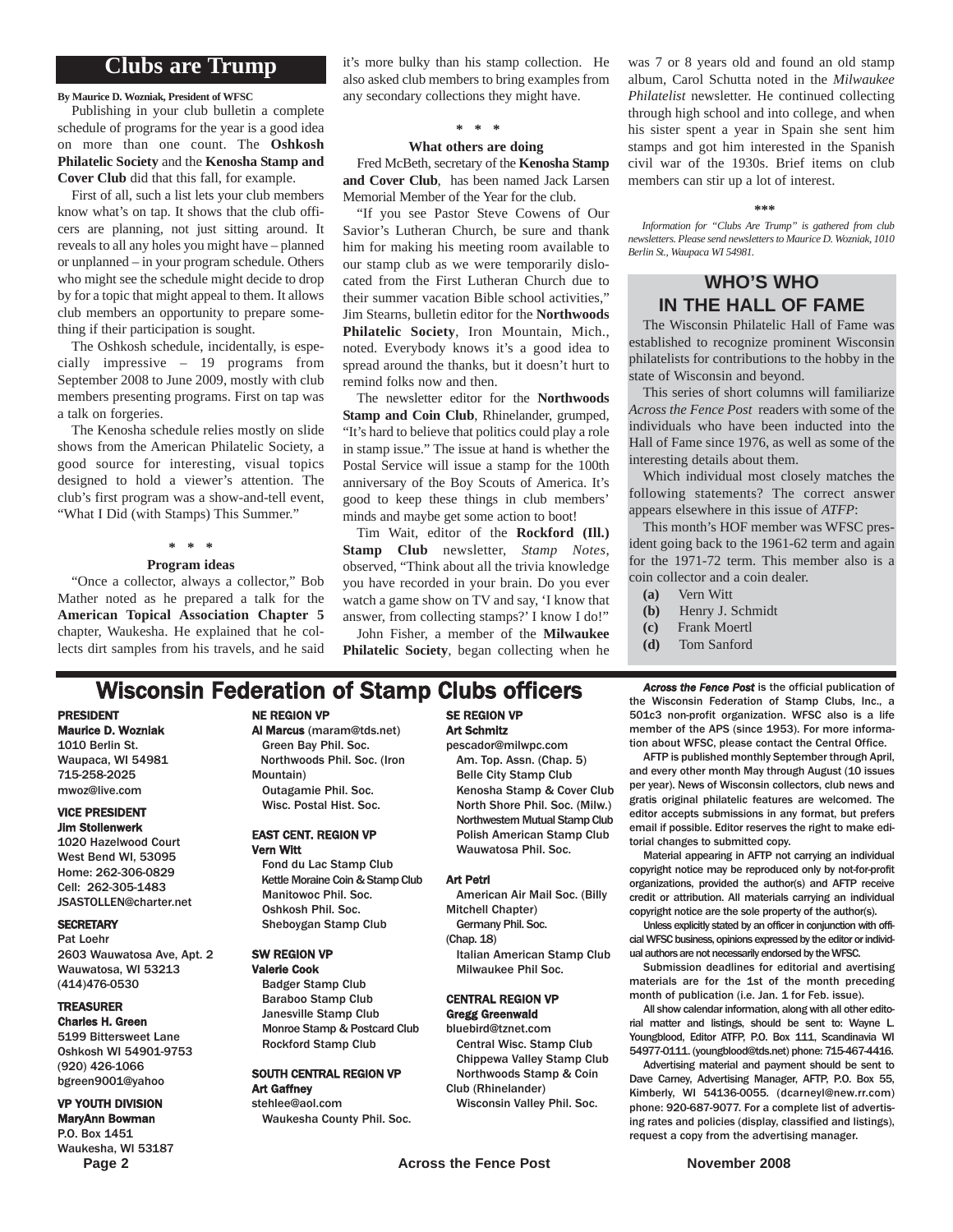# *WFSC Receives Grant Monies for Youth Projects*

#### *MaryAnn Bowman*

The Wisconsin Federation of Stamp Clubs has received grant monies to underwrite the costs associated with two youth outreach programs.

One program is aimed at introducing the hobby to children who have to spend extended amounts of time in hospitals or other care facilities due to health concerns and other at-risk situations. Called "Stamp Collecting in a Bag," the outreach program provides a simple album, stamps, hinges and an opportunity to expand the collecting interests of youth through handson activities. The program includes a minimum of three visits per new collector. At the first visit, the child is introduced to the hobby

Federation. Paul is not averse to sending a letter to a philatelic publication in response to an article or just to alert the readership about something happening in his sphere of interest. His letters enhance the publications.

This publication's editor, Wayne Youngblood, has been a regular columnist with *American Philatelist*, *Brookman Times* and *U.S. Stamp News*, and as a member of the APS board his name shows up a lot. Likewise, Ken Grant gets mentioned as president of the American Philatelic Research Library.

Bob Mather, past president and current board member of the American Topical Association appears regularly in *Topical Time*, the magazine of the group. MaryAnn Bowman writes a regular column in *Topical Time*, "Youth in Topics." In an issue this summer, Clete Delvaux had an article on Edgar Allan Poe on stamps of the world.

Delvaux is president of the collecting organization Journalists, Authors and Poets on Stamps (JAPOS) and is editor of the *JAPOS Bulletin*. I'm sure I miss some Wisconsin appearances because I don't read many specialty publications, such as *First Days*, the publication for first-day cover collectors.

The point of this column, though, is to bring to your attention my observation that I see few Wisconsin collectors' names in the generalinterest stamp publications – and to urge you to help remedy that situation.

I know you have opinions about the hobby and the course of the United States Postal Service and the APS.

I know you have questions about some aspect of your collection.

I know you're proud of some activities that your club has carried out.

I know you're not always satisfied with some of the stamp articles you read.

Writing a letter is an easy way to get more involved in your hobby on a larger scale, and I know publication editors appreciate hearing from readers.

Put yourself out. Make a difference.

through the sharing of the kits. Demonstrations include soaking and hinging of stamps.

In the second visit, the volunteer would help the child write a letter requesting a free packet of stamps and instruct the child on how to address an envelope and the use of a stamped, addressed envelope. The request will be mailed to a third party who has packets pre-assembled so that the order can be filled quickly and returned to the child via the mail stream. Kids love to get mail! Upon completion of the task, these young collectors would be allowed to choose more stamps for their albums.

On the third visit, the young collectors will be introduced to first-day covers and allowed to create a cachet for an upcoming stamp issue. The volunteer will mail the covers to the appropriate city. For completing the task, children will again be allowed to select stamps from a new source. (Won't the kids be surprised when the FDC arrives in their mailbox!)

The second grant was given to underwrite the cost of having a table and booth space at KIDSfest, an annual two-day event of fun, entertainment and hands-on activities for families held in Milwaukee at State Fair Park. The dates for this upcoming event in 2009 are April 18-19. Introducing stamps to youth and families was very well received when it was last presented several years ago.

# *President's Column, from Page 1.* **A new position; a little housekeeping**

#### *Wayne L. Youngblood*

In addition to my volunteer work on *Across the Fence Post*, and my other freelance work (including *Airpost Journal*), I have added a new title: Vice President, Consignor Relations for Regency-Superior Auctions of St. Louis and Beverly Hills. Regency-Superior is one of the best-known U.S. stamp auction houses, is the world's largest auctioneer of space and spaceflown items and is well-known in sports, memorabilia and other collectibles.

As VP of consignor relations I will be responsible for working with existing consignors, potential new consignors and helping with auctions and many other aspects of this rapidly growing business. I also will be working closely with dealers looking to turn older stock, collectors wishing to sell collections or exhibits to build other areas or anyone who has stamps, coins, space, sports and other collectibles they would like to turn to cash.

I will continue to live in Wisconsin, and my personal contact information remains unchanged: P.O. Box 111, Scandinavia WI 54977-0111; phone: (715) 467-4416; or youngblood@tds.net (home office).

Regency-Superior. That contact information is as follows:

Wayne L. Youngblood, P.O. Box 8277, St. Louis MO 63156-8277; Phone: (800) 782-0066 (Regency-Superior offices); or email, wyoungblood@regencysuperior.com. The company's Website is: http://www.RegencySuperior.com.

While there should be little or no change to the newsletter's schedule, I may not be able to reply as quickly to correspondence, since I will be traveling quite a bit more than I have been.

If you have any questions about this change, please don't hesitate to contact me.

Or, for that matter, if you have stamps and collectibles to sell...

**\*\*\***

I also would like to take a moment to thank everyone who sent or resent features, letters and other material that was lost with my computer breakdown earlier this year (in June). With everyone's help I have been able to replace most of what was lost and to continue publication without a noticeable disruption.

I'm always also looking for features, "My Favorite Philatelic Item," letters and other items for publication in *ATFP*. Electronic submissions will get published sooner.

However, I may also be reached through

## **One-day show is not the way to go!**

#### *Paul Zientek*

When most stamp collecting societies are going away from two-day shows [to longer ones], the Wisconsin Federation of Stamp Clubs is taking two steps backwards and going to single-day Wiscopex shows.

With a one-day show there just aren't enough hours to visit the dealers, attend meetings, have lunch and visit with friends. Besides, I do miss the nice banquet dinner and awards presentation. Many banquets also had a guest speaker. This is an annual get-together. I don't think a pizza party cuts it.

When Rockford, Ill., and Oshkosh host the show in 2009 and 2010, I hope it will be a twoday event with a banquet.

Let's bring back the good old days!

*[Editor's note: This opinion piece was submitted several months ago in response to Wiscopex 2008, a one-day annual convention held in Appleton. I apologize for the delay in publishing it. — Wayne]*

*Answer to Who's Who quiz on Page 2:* **Vern Witt**